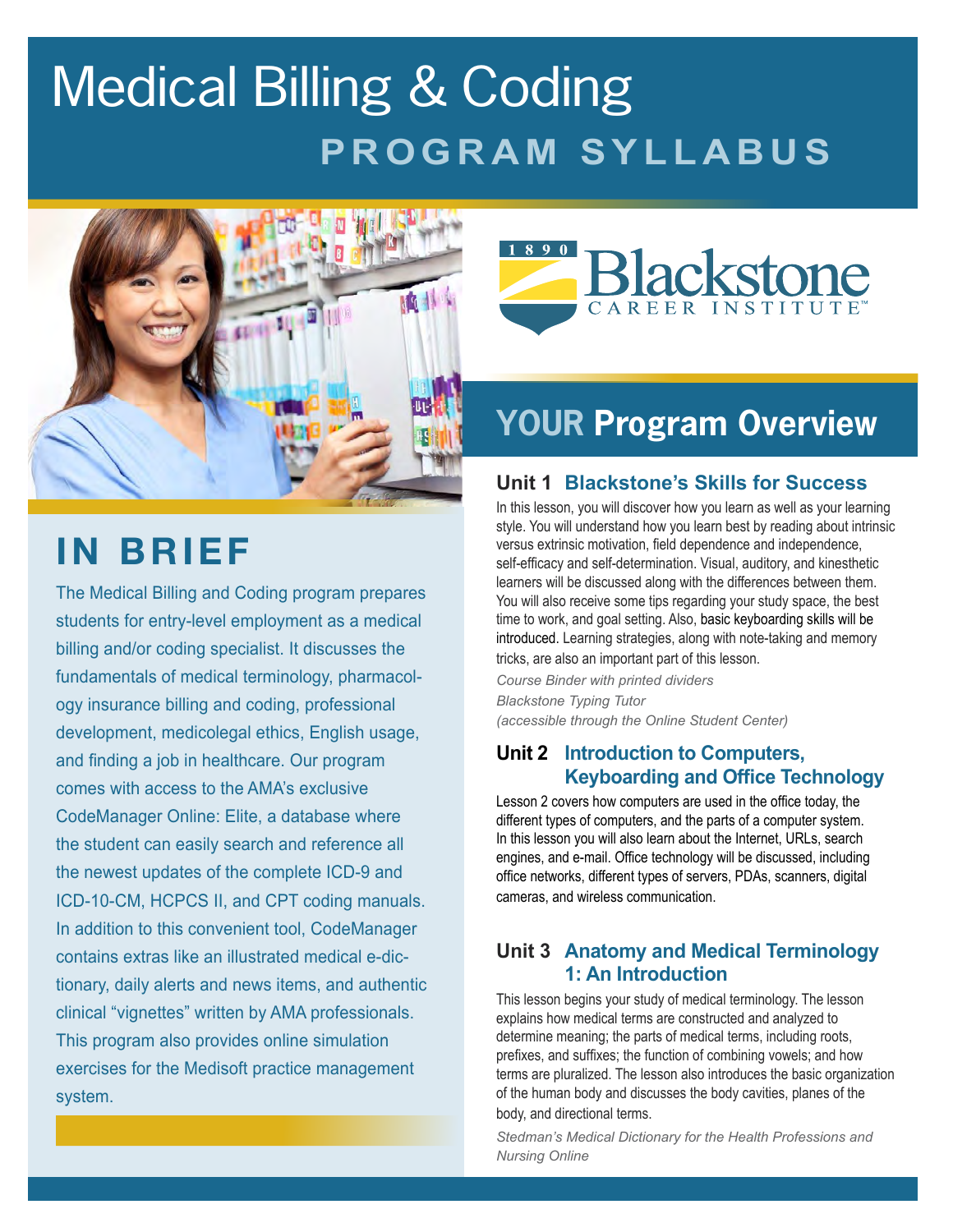## **Unit 4 Anatomy and Medical Terminology 2**

In this lesson, you will study four of the body systems—skeletal, muscular, integumentary (skin), and respiratory—and the relevant medical terms and abbreviations, as well as common injuries and diseases.

## **Unit 5 English Usage and Written Communication**

In this lesson, you will gain knowledge about the English language and written communication. This information is important to the successful allied health professional. Begin with parts of speech, then review parts of a sentence, pronouns, verbs and agreement, and finally, sentence types and punctuation. This lesson is a great grammar tutorial or refresher. You will also learn about writing in active versus passive voice, paragraph formation, and topic sentences; and you gain some valuable tips for business communication.

### **Unit 6 Anatomy and Medical Terminology 3**

This lesson covers the anatomy and physiology of the cardiovascular, urinary, digestive, and nervous systems, including the relevant medical terms as well as common diseases, tests and procedures, and terminology abbreviations.

## **Unit 7 Anatomy and Medical Terminology 4**

This final anatomy and medical terminology lesson completes the study of the body, covering the endocrine and sensory (eyes and ears) systems; the blood, lymphatic and immune systems; and the male and female reproductive systems. The lesson discusses diseases associated with these body systems and also lists common abbreviations for terms related to these systems.

## **Unit 8 Introduction to Pharmacology**

In Lesson 8, you will learn about pharmacology. This lesson covers consumer safety and drug regulations, drug laws, the FDA, DEA, and laws affecting healthcare workers. Also, drug names and references are discussed, along with drug classifications, legal terms, terms indicating drug actions, and drug cards. Drug sources and bodily effects of drugs will be explored as well as the way drugs are processed by the body. You will be introduced to medication preparation and supplies, standard drug forms and supplies, abbreviations, and systems of measurement.

*Essentials of Pharmacology for Health Occupations*

## **Unit 9 Professional Development and Medicolegal Ethics**

In Lesson 9, you will read about professional development and medicolegal ethics. Attitude, self-esteem, professional attire, and grooming are all topics presented in this lesson. Also, business etiquette; verbal and nonverbal communication; proper introductions; and continuing education will be discussed. You will read about ethics in healthcare, codes of ethics, and the purpose of healthcare records. Important information about making corrections, timeliness, and confidentiality is explored in this lesson. This lesson also presents the HIPAA guidelines, discussing the Privacy and Security Rules, Protected Health Information, access control, de-identified information, and work area security.

## **Unit 10 Introduction to Insurance Billing and Coding 1**

Lesson 10 begins your study of insurance billing and coding procedures. In this lesson, you will learn about the roles and responsibilities of the health insurance specialist, employment opportunities, and basic skill requirements. You will develop a basic understanding of managed healthcare and its effect on administrative procedures in a physician's office. You will follow the life cycle of an insurance claim, and read about the legal and regulatory considerations. ICD-9-CM and ICD-10-CM coding and guidelines are introduced in this lesson.

*Insurance Handbook for the Medical Office*

*Access to coding manuals ( ICD-9 and ICD-10, HCPCS II and CPT ) through the AMA's all-inclusive CodeManager: Online Elite.*

## **Unit 11 Introduction to Insurance Billing and Coding 2**

In Lesson 11, you will learn about the CPT and HCPCS Coding Systems, CMS reimbursement issues, the Medicare fee schedule and CMS regulations that impact reimbursement. Coding from source documents is covered and CPT/HCPCS billing considerations are also covered. Essential CMS 1500 claim form instructions are given along with general billing and reporting guidelines. Commercial claims are also discussed.

## **Unit 12 Introduction to Insurance Billing and Coding 3**

Lesson 12 covers Medicare, Medicaid, TRICARE and workers' compensation. The OSHA Act of 1970 is covered and claim instructions are discussed. Hospital billing and attaining a professional position in the field are also touched upon.

## **Unit 13 Medical Office Practice 1**

This lesson prepares students to start using MediSoft by introducing medical informatics, as well as the use of computers and computer information technology in healthcare. The Windows environment is covered, since it is important to be familiar with Windows terminology to fully utilize MediSoft. You will learn about the various uses of MediSoft, the MediSoft and Office Hours toolbars, and scheduling appointments using the Appointment Book. Access to online simulation exercises with MediSoft 17 is included so you can practice navigating and using the program.

*Computers in the Medical Office Elsevier: Evolve Simulation Exercise*

## **Unit 14 Medical Office Practice 2**

In this lesson you will learn how to enter, edit and save patient files and cases, as well as print reports on patient and case information. This lesson describes how to enter, edit and apply payments and charges, create and print claims, check the status of claims, and print a Deposit List report. You will also discover the process of submitting electronic claims, the information needed for an electronic claim, and the differences between paper and electronic claims.